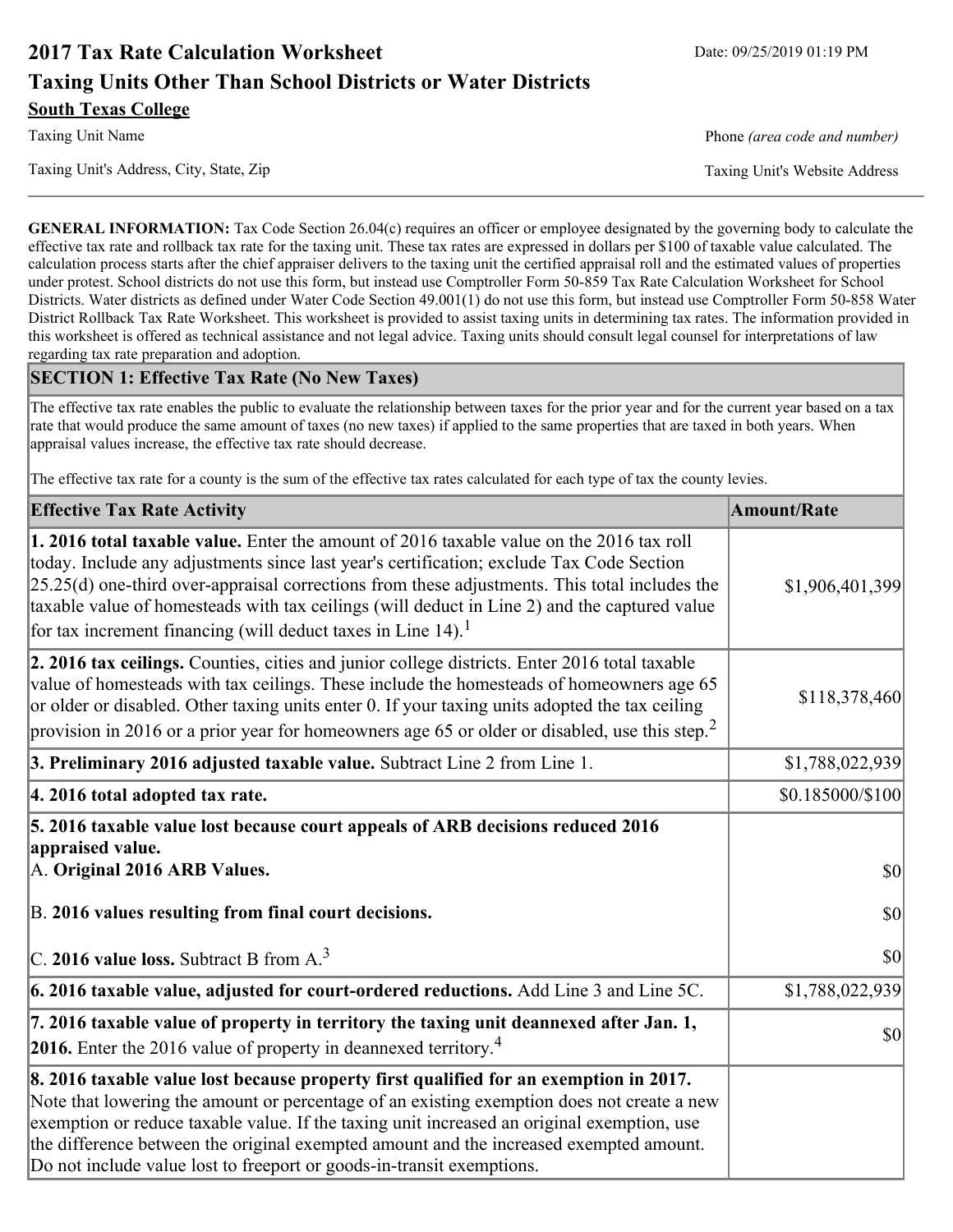| A. Absolute exemptions. Use 2016 market value:                                                                                                                                                                                                                                                                                                                                                                         | \$4,829,260     |
|------------------------------------------------------------------------------------------------------------------------------------------------------------------------------------------------------------------------------------------------------------------------------------------------------------------------------------------------------------------------------------------------------------------------|-----------------|
| B. Partial exemptions. 2017 exemption amount or 2017 percentage exemption times 2016<br>value:                                                                                                                                                                                                                                                                                                                         | \$885,820       |
| C. Value loss. Add A and $B^5$ .                                                                                                                                                                                                                                                                                                                                                                                       | \$5,715,080     |
| 9. 2016 taxable value lost because property first qualified for agricultural appraisal (1-<br>d or 1-d-1), timber appraisal, recreational/scenic appraisal or public access airport<br>special appraisal in 2017. Use only properties that qualified in 2017 for the first time; do<br>not use properties that qualified in 2016.                                                                                      |                 |
| A. 2016 market value:                                                                                                                                                                                                                                                                                                                                                                                                  | \$16,000        |
| B. 2017 productivity or special appraised value:                                                                                                                                                                                                                                                                                                                                                                       | \$220           |
| C. Value loss. Subtract B from $A6$                                                                                                                                                                                                                                                                                                                                                                                    | \$15,780        |
| 10. Total adjustments for lost value. Add lines 7, 8C and 9C.                                                                                                                                                                                                                                                                                                                                                          | \$5,730,860     |
| 11. 2016 adjusted taxable value. Subtract Line 10 from Line 6.                                                                                                                                                                                                                                                                                                                                                         | \$1,782,292,079 |
| 12. Adjusted 2016 taxes. Multiply Line 4 by line 11 and divide by \$100.                                                                                                                                                                                                                                                                                                                                               | \$3,297,240     |
| 13. Taxes refunded for years preceding tax year 2016. Enter the amount of taxes refunded<br>by the taxing unit for tax years preceding tax year 2016. Types of refunds include court<br>decisions, Tax Code Section 25.25(b) and (c) corrections and Tax Code Section 31.11<br>payment errors. Do not include refunds for tax year 2016. This line applies only to tax years<br>preceding tax year $2016$ <sup>7</sup> | \$2,702         |
| 14. Taxes in tax increment financing (TIF) for tax year 2016. Enter the amount of taxes<br>paid into the tax increment fund for a reinvestment zone as agreed by the taxing unit. If the<br>taxing unit has no 2017 captured appraised value in Line 16D, enter $08$                                                                                                                                                   | \$0             |
| 15. Adjusted 2016 taxes with refunds and TIF adjustment. Add Lines 12 and 13, subtract<br>Line $149$                                                                                                                                                                                                                                                                                                                   | \$3,299,942     |
| 16. Total 2017 taxable value on the 2017 certified appraisal roll today. This value<br>includes only certified values and includes the total taxable value of homesteads with tax<br>ceilings (will deduct in Line 18). These homesteads include homeowners age 65 or older or<br>disabled. <sup>10</sup>                                                                                                              |                 |
| A. Certified values:                                                                                                                                                                                                                                                                                                                                                                                                   | \$2,000,148,045 |
| B. Counties: Include railroad rolling stock values certified by the Comptroller's office:                                                                                                                                                                                                                                                                                                                              | \$0             |
| C. Pollution control and energy storage system exemption: Deduct the value of property<br>exempted for the current tax year for the first time as pollution control or energy storage<br>system property:                                                                                                                                                                                                              | \$0             |
| <b>D. Tax increment financing:</b> Deduct the 2017 captured appraised value of property taxable<br>by a taxing unit in a tax increment financing zone for which the 2017 taxes will be deposited<br>into the tax increment fund. Do not include any new property value that will be included in                                                                                                                        | \$0             |
| Line 21 below. $11$                                                                                                                                                                                                                                                                                                                                                                                                    | \$2,000,148,045 |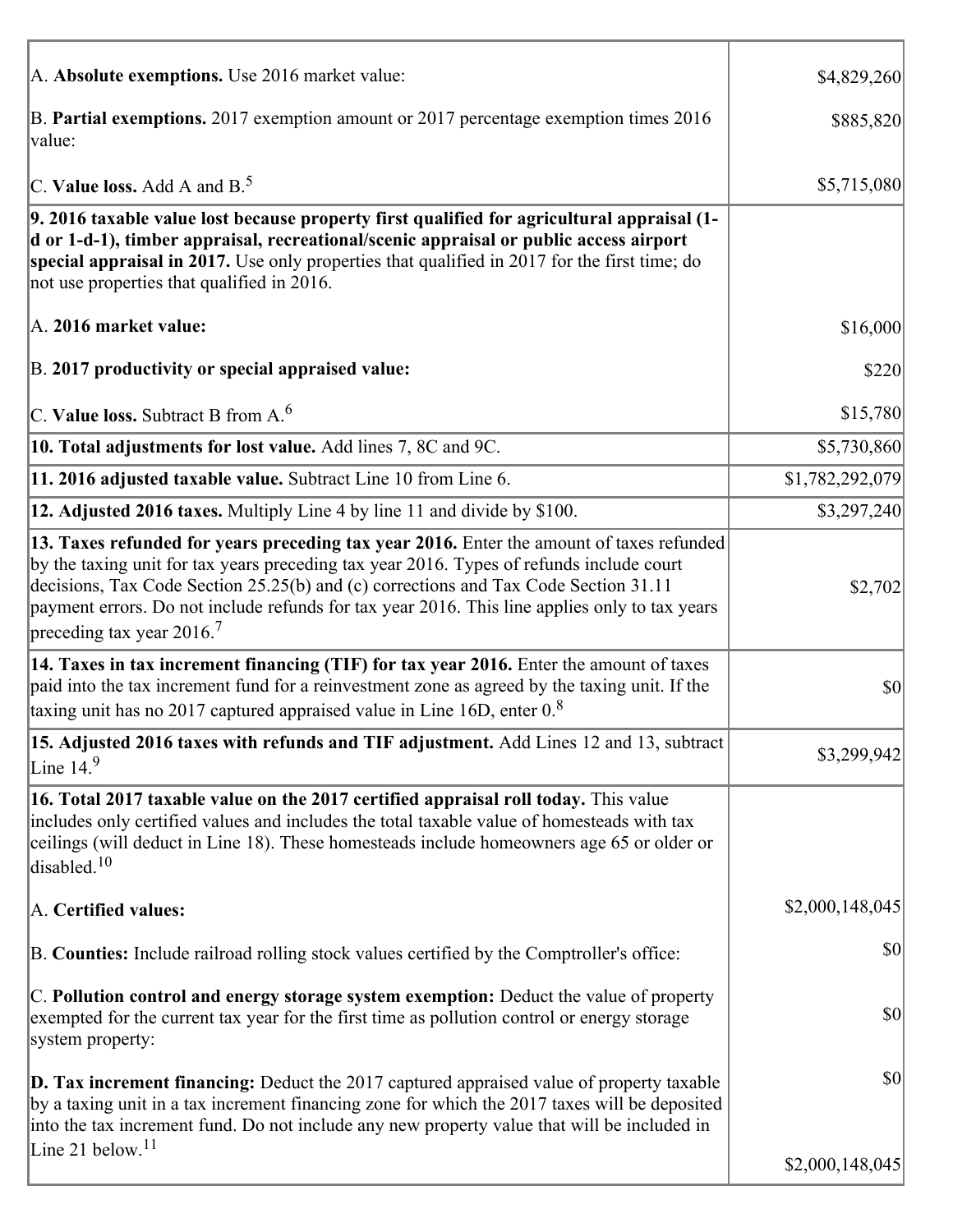| E. Total 2017 value. Add A and B, then subtract C and D.                                                                                                                                                                                                                                                                                                                                                                                                                                                                                                                                                                                                                                                                 |                  |
|--------------------------------------------------------------------------------------------------------------------------------------------------------------------------------------------------------------------------------------------------------------------------------------------------------------------------------------------------------------------------------------------------------------------------------------------------------------------------------------------------------------------------------------------------------------------------------------------------------------------------------------------------------------------------------------------------------------------------|------------------|
| $ 17$ . Total value of properties under protest or not included on certified appraisal roll. <sup>12</sup>                                                                                                                                                                                                                                                                                                                                                                                                                                                                                                                                                                                                               |                  |
| $\vert$ A. 2017 taxable value of properties under protest. The chief appraiser certifies a list of<br>properties still under ARB protest. The list shows the appraisal district's value and the<br>taxpayer's claimed value, if any, or an estimate of the value if the taxpayer wins. For each of<br>the properties under protest, use the lowest of these values. Enter the total value. <sup>13</sup>                                                                                                                                                                                                                                                                                                                 | \$753,830        |
| B. 2017 value of properties not under protest or included on certified appraisal roll.<br>The chief appraiser gives taxing units a list of those taxable properties that the chief<br>appraiser knows about, but are not included in the appraisal roll certification. These<br>properties also are not on the list of properties that are still under protest. On this list of<br>properties, the chief appraiser includes the market value, appraised value and exemptions for<br>the preceding year and a reasonable estimate of the market value, appraised value and<br>exemptions for the current year. Use the lower market, appraised or taxable value (as<br>appropriate). Enter the total value. <sup>14</sup> | \$0              |
| C. Total value under protest or not certified: Add A and B.                                                                                                                                                                                                                                                                                                                                                                                                                                                                                                                                                                                                                                                              | \$753,830        |
| 18. 2017 tax ceilings. Counties, cities and junior colleges enter 2017 total taxable value of<br>homesteads with tax ceilings. These include the homesteads of homeowners age 65 or older<br>or disabled. Other taxing units enter 0. If your taxing units adopted the tax ceiling provision<br>$\vert$ in 2016 or a prior year for homeowners age 65 or older or disabled, use this step. <sup>15</sup>                                                                                                                                                                                                                                                                                                                 | \$130,772,140    |
| 19. 2017 total taxable value. Add Lines 16E and 17C. Subtract Line 18.                                                                                                                                                                                                                                                                                                                                                                                                                                                                                                                                                                                                                                                   | \$1,870,129,735  |
| 20. Total 2017 taxable value of properties in territory annexed after Jan. 1, 2016.<br>Include both real and personal property. Enter the 2017 value of property in territory<br>annexed. <sup>16</sup>                                                                                                                                                                                                                                                                                                                                                                                                                                                                                                                  | $ 10\rangle$     |
| 21. Total 2017 taxable value of new improvements and new personal property located<br>in new improvements. New means the item was not on the appraisal roll in 2016. An<br>improvement is a building, structure, fixture or fence erected on or affixed to land. New<br>additions to existing improvements may be included if the appraised value can be<br>determined. New personal property in a new improvement must have been brought into the<br>taxing unit after Jan. 1, 2016, and be located in a new improvement. New improvements do<br>include property on which a tax abatement agreement has expired for $2017$ . <sup>17</sup>                                                                             | \$33,999,600     |
| 22. Total adjustments to the 2017 taxable value. Add Lines 20 and 21.                                                                                                                                                                                                                                                                                                                                                                                                                                                                                                                                                                                                                                                    | \$33,999,600     |
| 23. 2017 adjusted taxable value. Subtract Line 22 from Line 19.                                                                                                                                                                                                                                                                                                                                                                                                                                                                                                                                                                                                                                                          | \$1,836,130,135  |
| 24. 2017 effective tax rate. Divide Line 15 by Line 23 and multiply by $$100$ . <sup>18</sup>                                                                                                                                                                                                                                                                                                                                                                                                                                                                                                                                                                                                                            | \$0.179722/\$100 |
| <b>25. COUNTIES ONLY.</b> Add together the effective tax rates for each type of tax the county<br>levies. The total is the 2017 county effective tax rate. <sup>18</sup>                                                                                                                                                                                                                                                                                                                                                                                                                                                                                                                                                 |                  |

- <sup>2</sup>Tex. Tax Code Section 26.012(14)
- <sup>1</sup>Tex. Tax Code Section 26.012(14) <sup>9</sup>Tex. Tax Code Section 26.012(13) <sup>9</sup>Tex. Tax Code Section 26.012
	-
- <sup>3</sup>Tex. Tax Code Section 26.012(13) <sup>11</sup>Tex. Tax Code Section 26.03(c) <sup>4</sup>Tex. Tax Code Section 26.01(c) and <sup>12</sup>Tex. Tax Code Section 26.01(c) and <sup>12</sup>Tex. Tax Code Section 26.01(c) and <sup>12</sup>Tex. Tax Code Section 26.01(c) <sup>12</sup>Tex. Tax Code Section 26.01(c) and (d)
	-
- 
- <sup>5</sup>Tex. Tax Code Section 26.012(15) <sup>13</sup>Tex. Tax Code Section 26.01(c) <sup>6</sup>Tex. Tax Code Section 26.01(d)
- <sup>6</sup>Tex. Tax Code Section 26.012(15) <sup>14</sup>Tex. Tax Code Section 26.01(d)<sup>7</sup>Tex. Tax Code Section 26.012(6)
- $7$ Tex. Tax Code Section 26.012(13)  ${}^{8}$ Tex. Tax Code Section 26.03(c)  ${}^{16}$ Tex. Tax Code Section 26.012(17)
	-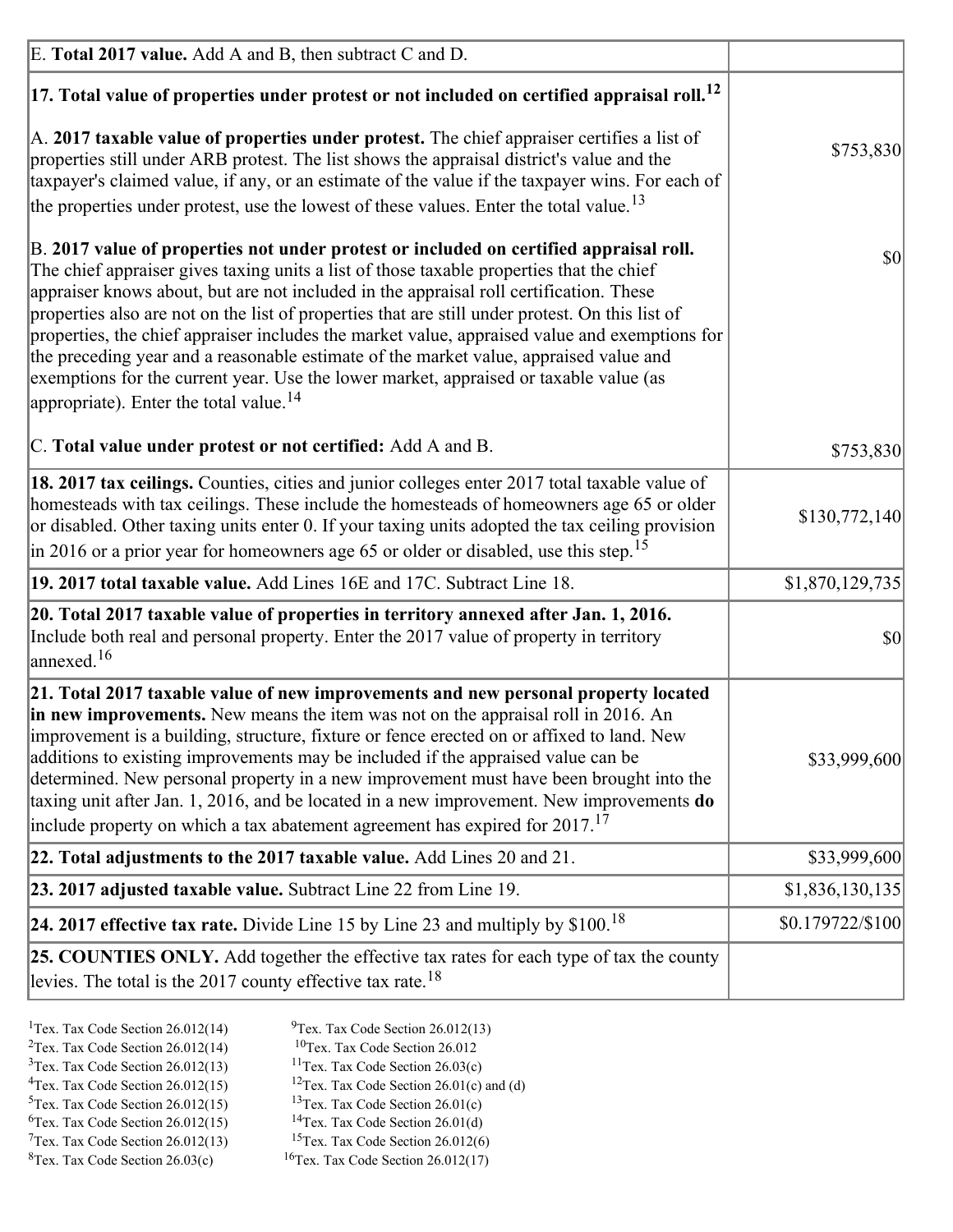## **SECTION 2: Rollback Tax Rate**

The rollback tax rate is split into two separate rates:

- 1. **Maintenance and Operations (M&O):** The M&O portion is the tax rate that is needed to raise the same amount of taxes that the taxing unit levied in the prior year plus eight percent. This rate accounts for such things as salaries, utilities and day-to-day operations.
- 2. **Debt:** The debt tax rate includes the debt service necessary to pay the taxing unit's debt payments in the coming year. This rate accounts for principal and interest on bonds and other debt secured by property tax revenue.

The rollback tax rate for a county is the sum of the rollback tax rates calculated for each type of tax the county levies. In most cases the rollback tax rate exceeds the effective tax rate, but occasionally decreases in a taxing unit's debt service will cause the effective tax rate to be higher than the rollback tax rate.

| <b>Rollback Tax Rate Activity</b>                                                                                                                                                                                                                                                                                                                                                                                                                                                                                                                                                                                                                                       | <b>Amount/Rate</b> |
|-------------------------------------------------------------------------------------------------------------------------------------------------------------------------------------------------------------------------------------------------------------------------------------------------------------------------------------------------------------------------------------------------------------------------------------------------------------------------------------------------------------------------------------------------------------------------------------------------------------------------------------------------------------------------|--------------------|
| 26. 2016 maintenance and operations (M&O) tax rate.                                                                                                                                                                                                                                                                                                                                                                                                                                                                                                                                                                                                                     | \$0.140000/\$100   |
| 27. 2016 adjusted taxable value. Enter the amount from Line 11.                                                                                                                                                                                                                                                                                                                                                                                                                                                                                                                                                                                                         | \$1,782,292,079    |
| 28. 2016 M&O taxes.                                                                                                                                                                                                                                                                                                                                                                                                                                                                                                                                                                                                                                                     |                    |
|                                                                                                                                                                                                                                                                                                                                                                                                                                                                                                                                                                                                                                                                         |                    |
| A. Multiply Line 26 by Line 27 and divide by $$100$ .                                                                                                                                                                                                                                                                                                                                                                                                                                                                                                                                                                                                                   | \$2,495,208        |
| B. Cities, counties and hospital districts with additional sales tax: Amount of additional<br>sales tax collected and spent on M&O expenses in 2016. Enter amount from full year's sales<br>tax revenue spent for M&O in 2016 fiscal year, if any. Other taxing units enter 0. Counties<br>exclude any amount that was spent for economic development grants from the amount of<br>sales tax spent.                                                                                                                                                                                                                                                                     | \$0                |
| C. Counties: Enter the amount for the state criminal justice mandate. If second or later year,<br>the amount is for increased cost above last year's amount. Other taxing units enter 0.                                                                                                                                                                                                                                                                                                                                                                                                                                                                                | \$0                |
| D. Transferring function: If discontinuing all of a department, function or activity and<br>transferring it to another taxing unit by written contract, enter the amount spent by the taxing<br>unit discontinuing the function in the 12 months preceding the month of this calculation. If<br>the taxing unit did not operate this function for this 12-month period, use the amount spent<br>in the last full fiscal year in which the taxing unit operated the function. The taxing unit<br>discontinuing the function will subtract this amount in H below. The taxing unit receiving<br>the function will add this amount in H below. Other taxing units enter 0. | \$0                |
| E. Taxes refunded for years preceding tax year 2016: Enter the amount of M&O taxes<br>refunded in the preceding year for taxes before that year. Types of refunds include court<br>decisions, Tax Code Section 25.25(b) and (c) corrections and Tax Code Section 31.11<br>payment errors. Do not include refunds for tax year 2016. This line applies only to tax years<br>preceding tax year 2016.                                                                                                                                                                                                                                                                     | \$2,702            |
| F. Enhanced indigent health care expenditures: Enter the increased amount for the<br>current year's enhanced indigent health care expenditures above the preceding tax year's<br>enhanced indigent health care expenditures, less any state assistance.                                                                                                                                                                                                                                                                                                                                                                                                                 | $ 10\rangle$       |
| G. Taxes in TIF: Enter the amount of taxes paid into the tax increment fund for a<br>reinvestment zone as agreed by the taxing unit. If the taxing unit has no 2017 captured<br>appraised value in Line 16D, enter 0.                                                                                                                                                                                                                                                                                                                                                                                                                                                   | \$0                |
| <b>H. Adjusted M&amp;O Taxes.</b> Add A, B, C, E and F. For taxing unit with D, subtract if<br>discontinuing function and add if receiving function. Subtract G.                                                                                                                                                                                                                                                                                                                                                                                                                                                                                                        | \$2,497,910        |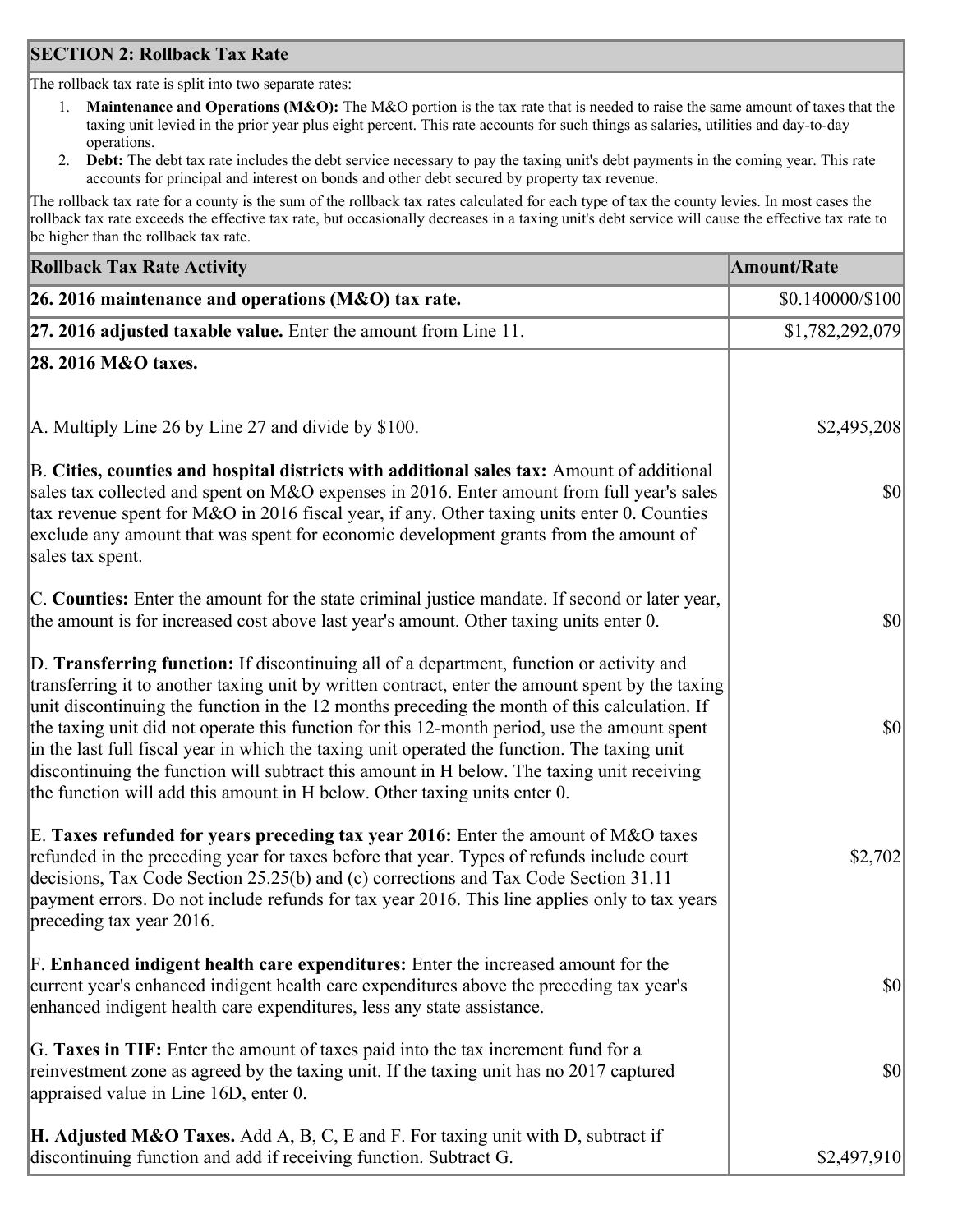| 29. 2017 adjusted taxable value. Enter Line 23 from the Effective Tax Rate Worksheet.                                                                                                                                                                                                                                                                                                                                                                                                                                                                                                                                                                                                                                     | \$1,836,130,135  |
|---------------------------------------------------------------------------------------------------------------------------------------------------------------------------------------------------------------------------------------------------------------------------------------------------------------------------------------------------------------------------------------------------------------------------------------------------------------------------------------------------------------------------------------------------------------------------------------------------------------------------------------------------------------------------------------------------------------------------|------------------|
| 30. 2017 effective maintenance and operations rate. Divide Line 28H by Line 29 and<br>multiply by \$100.                                                                                                                                                                                                                                                                                                                                                                                                                                                                                                                                                                                                                  | \$0.136042/\$100 |
| $31.2017$ rollback maintenance and operation rate. Multiply Line 30 by 1.08.                                                                                                                                                                                                                                                                                                                                                                                                                                                                                                                                                                                                                                              | \$0.146925/\$100 |
| 32. Total 2017 debt to be paid with property taxes and additional sales tax revenue.<br>Debt means the interest and principal that will be paid on debts that:<br>$(1)$ are paid by property taxes,<br>$(2)$ are secured by property taxes,<br>$(3)$ are scheduled for payment over a period longer than one year and<br>(4) are not classified in the taxing unit's budget as $M&O$ expenses<br>A. Debt also includes contractual payments to other taxing units that have incurred debts on<br>behalf of this taxing unit, if those debts meet the four conditions above. Include only<br>amounts that will be paid from property tax revenue. Do not include appraisal district budget<br>payments. Enter debt amount. | \$16,274,806     |
| B. Subtract unencumbered fund amount used to reduce total debt.                                                                                                                                                                                                                                                                                                                                                                                                                                                                                                                                                                                                                                                           | \$2,780,000      |
| C. Subtract amount paid from other resources.                                                                                                                                                                                                                                                                                                                                                                                                                                                                                                                                                                                                                                                                             |                  |
| D. Adjusted debt. Subtract B and C from A.                                                                                                                                                                                                                                                                                                                                                                                                                                                                                                                                                                                                                                                                                | $ 10\rangle$     |
|                                                                                                                                                                                                                                                                                                                                                                                                                                                                                                                                                                                                                                                                                                                           | \$13,494,806     |
| 33. Certified 2016 excess debt collections. Enter the amount certified by the collector.                                                                                                                                                                                                                                                                                                                                                                                                                                                                                                                                                                                                                                  | \$0              |
| 34. Adjusted 2017 debt. Subtract Line 33 from Line 32D.                                                                                                                                                                                                                                                                                                                                                                                                                                                                                                                                                                                                                                                                   | \$13,494,806     |
| 35. Certified 2017 anticipated collection rate. Enter the rate certified by the collector. If<br>the rate is 100 percent or greater, enter 100 percent.                                                                                                                                                                                                                                                                                                                                                                                                                                                                                                                                                                   | 100.00%          |
| 36. 2017 debt adjusted for collections. Divide Line 34 by Line 35                                                                                                                                                                                                                                                                                                                                                                                                                                                                                                                                                                                                                                                         | \$13,494,806     |
| 37. 2017 total taxable value. Enter the amount on Line 19.                                                                                                                                                                                                                                                                                                                                                                                                                                                                                                                                                                                                                                                                | \$1,870,129,735  |
| <b>38. 2017 debt tax rate.</b> Divide Line 36 by Line 37 and multiply by \$100.                                                                                                                                                                                                                                                                                                                                                                                                                                                                                                                                                                                                                                           | \$0.721597/\$100 |
| 39. 2017 rollback tax rate. Add Lines 31 and 38.                                                                                                                                                                                                                                                                                                                                                                                                                                                                                                                                                                                                                                                                          | \$0.868522/\$100 |
| 40. COUNTIES ONLY. Add together the rollback tax rates for each type of tax the county<br>levies. The total is the 2017 county rollback tax rate.                                                                                                                                                                                                                                                                                                                                                                                                                                                                                                                                                                         |                  |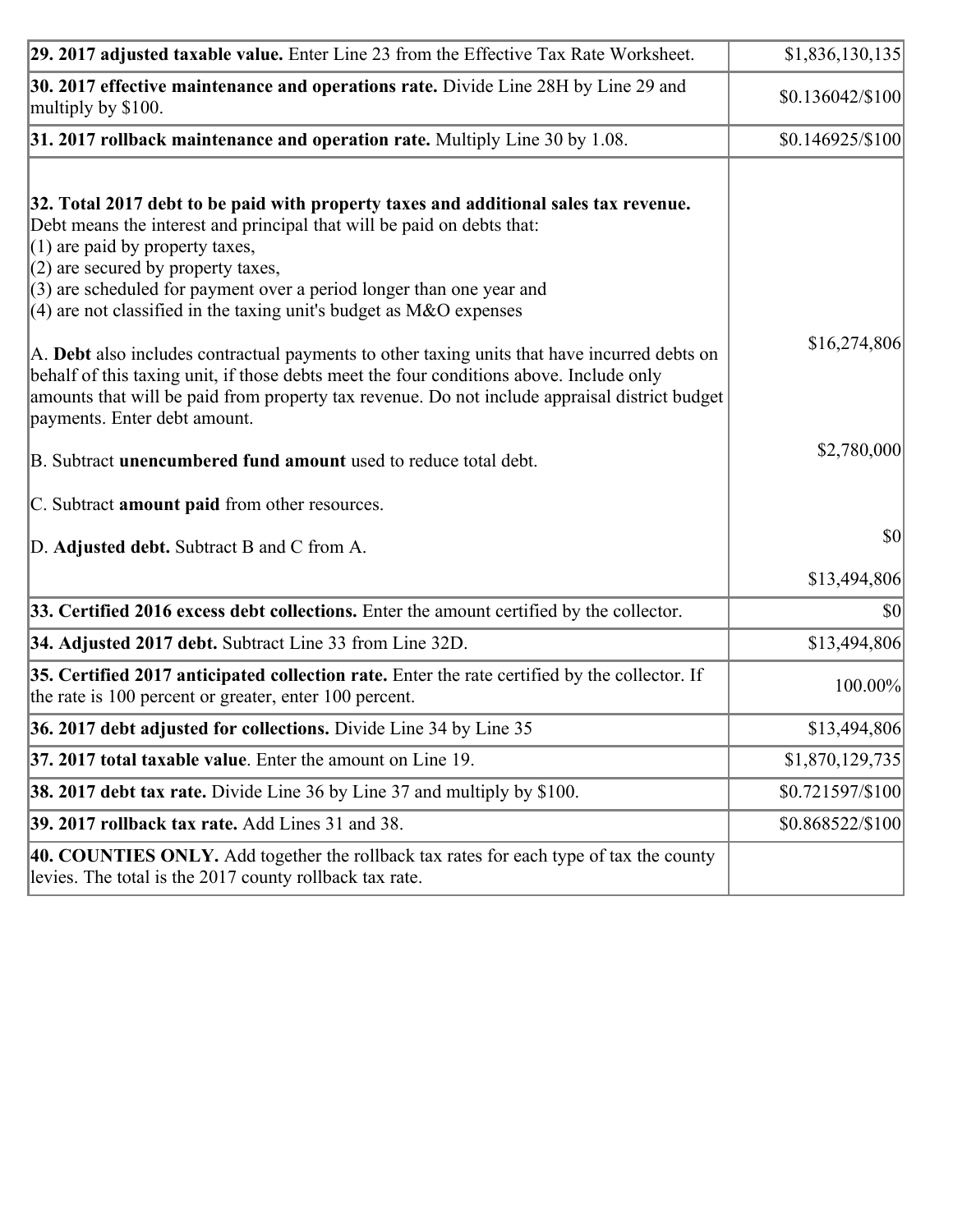## **SECTION 3: Additional Sales Tax to Reduce Property Taxes**

Cities, counties and hospital districts may levy a sales tax specifically to reduce property taxes. Local voters by election must approve imposing or abolishing the additional sales tax. If approved, the taxing unit must reduce its effective and rollback tax rates to offset the expected sales tax revenue.

This section should only be completed by a county, city or hospital district that is required to adjust its effective tax rate and/or rollback tax rate because it adopted the additional sales tax.

| <b>Activity</b>                                                                                                                                                                                                                                                                                                                                                                                                 | <b>Amount/Rate</b> |
|-----------------------------------------------------------------------------------------------------------------------------------------------------------------------------------------------------------------------------------------------------------------------------------------------------------------------------------------------------------------------------------------------------------------|--------------------|
| 41. Taxable Sales. For taxing units that adopted the sales tax in November 2016 or May<br>$[2017]$ , enter the Comptroller's estimate of taxable sales for the previous four quarters. <sup>20</sup><br>Taxing units that adopted the sales tax before November 2016, skip this line.                                                                                                                           | $\vert$ so $\vert$ |
| 42. Estimated sales tax revenue. Counties exclude any amount that is or will be spent for<br>economic development grants from the amount of estimated sales tax revenue. <sup>21</sup><br>Taxing units that adopted the sales tax in November 2016 or in May 2017.<br>Multiply the amount on Line 41 by the sales tax rate (.01, .005 or .0025, as applicable) and<br>multiply the result by .95. <sup>22</sup> | \$0                |
| - or -                                                                                                                                                                                                                                                                                                                                                                                                          |                    |
| Taxing units that adopted the sales tax before November 2016.<br>Enter the sales tax revenue for the previous four quarters. Do not multiply by .95.                                                                                                                                                                                                                                                            |                    |
| 43. 2017 total taxable value. Enter the amount from Line 37 of the Rollback Tax Rate<br>Worksheet.                                                                                                                                                                                                                                                                                                              | \$1,870,129,735    |
| 44. Sales tax adjustment rate. Divide Line 42 by Line 43 and multiply by $$100$ .                                                                                                                                                                                                                                                                                                                               | \$0/\$100          |
| 45. 2017 effective tax rate, unadjusted for sales tax. <sup>23</sup> Enter the rate from Line 24 or 25,<br>as applicable, on the Effective Tax Rate Worksheet.                                                                                                                                                                                                                                                  | \$0.179722/\$100   |
| 46. 2017 effective tax rate, adjusted for sales tax.<br>Taxing units that adopted the sales tax in November 2016 or in May 2017.<br>Subtract Line 44 from Line 45. Skip to Line 47 if you adopted the additional sales tax before<br>November 2016.                                                                                                                                                             | \$0.179722/\$100   |
| 47. 2017 rollback tax rate, unadjusted for sales tax. <sup>24</sup> Enter the rate from Line 39 or 40,<br>as applicable, of the Rollback Tax Rate Worksheet.                                                                                                                                                                                                                                                    | \$0.868522/\$100   |
| $ 48.2017$ rollback tax rate, adjusted for sales tax. Subtract Line 44 from Line 47.                                                                                                                                                                                                                                                                                                                            | \$0.868522/\$100   |

<sup>17</sup>Tex. Tax Code Section 26.012(17)

<sup>18</sup>Tex. Tax Code Section 26.04(c)

<sup>19</sup>Tex. Tax Code Section 26.04(d)

<sup>20</sup>Tex. Tax Code Section 26.041(d)

- $21$ Tex. Tax Code Section 26.041(i)
- <sup>22</sup>Tex. Tax Code Section 26.041(d)
- <sup>23</sup>Tex. Tax Code Section  $26.04(c)$

<sup>24</sup>Tex. Tax Code Section  $26.04(c)$